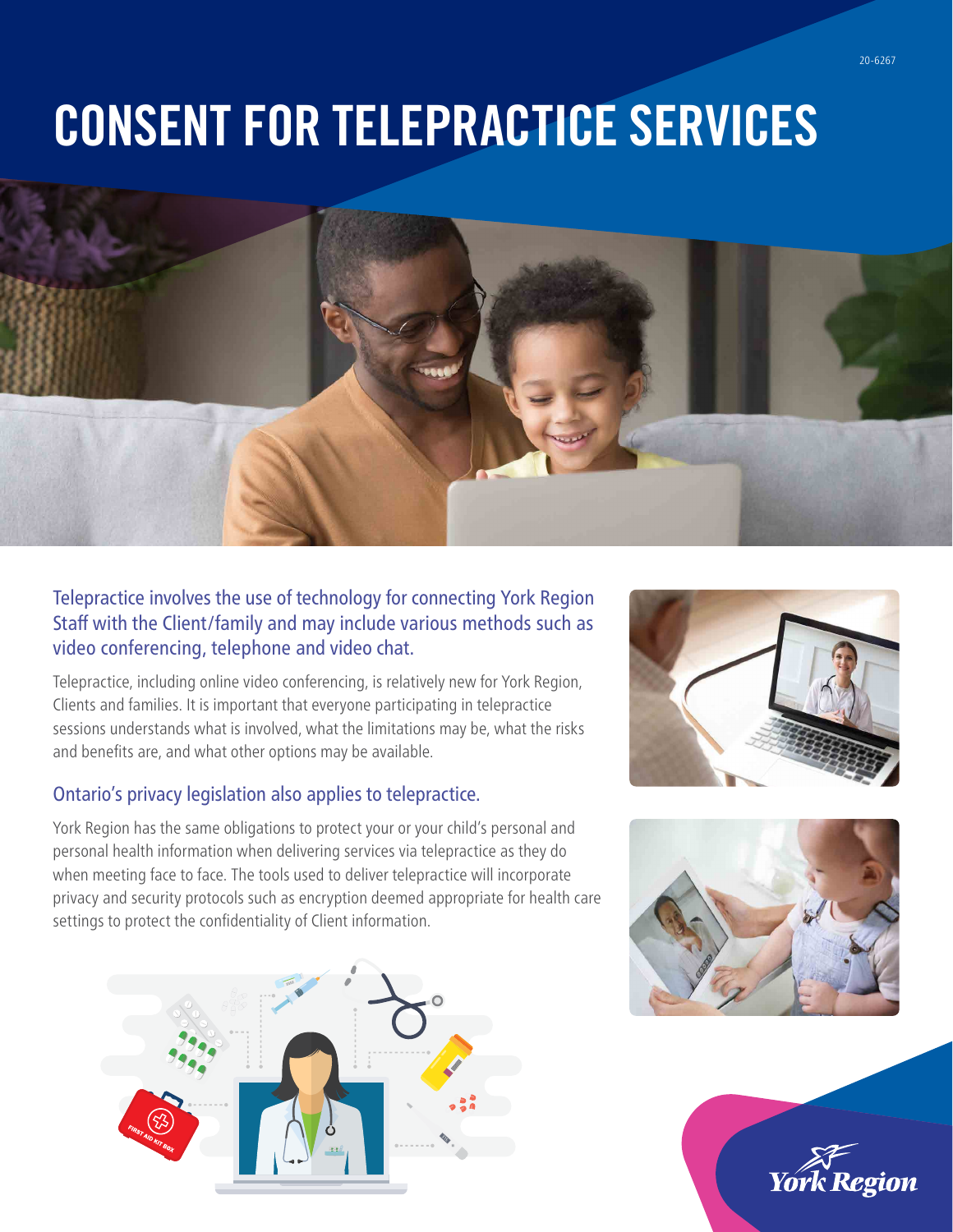While telepractice sessions may support improved access to information and services, greater participation of families and convenience, it is important to understand the limitations of telepractice sessions. Please consider the following information:



All images in tele-practice are considered confidential and are not to be recorded, stored or used in any way without your express consent.



There may be instances where a telepractice session is interrupted due to screen distortions, poor internet signal quality, technical failures or access by unauthorized persons. This may cause the session to be ended sooner than anticipated and may be confusing for the child or youth. Before engaging in telepractice, arrange to have an alternate way to contact each other should the session disconnect. York Region staff will discuss next steps with you should there be a technical failure.



York Region staff will ensure confidentiality by using a private room or space for the session. The Client/family must assume responsibility for ensuring the privacy of the space that they use while participating in the telepractice session. It is recommended that families choose an environment for receiving services that is comfortable, and free from distraction and potential disruption.



The nature of some technologies may need others to be in the room during the telepractice session. York Region staff will always tell you who is in the room. It is also expected that the Client/family also share who might be joining the session from their location.



In some situations, the information transmitted via the telepractice equipment may not be sufficient (e.g., poor resolution of images, poor sound quality) to allow for appropriate assessment and decision making by York Region staff. This may delay your service provider from making recommendations or providing further directions.

There are inherent risks to privacy when using online programs and tools. York Region staff will to the best of their knowledge use platforms deemed secure for the sharing of personal and personal health information recognizing that technology is ever changing and always carries some risks. Service providers will only share information that is necessary during the session and limit the amount of personal and personal health information that is discussed. This may not always be possible given the nature of the session.



York Region Staff will document the information related to the telepractice session in accordance with their professional/program requirements and in the same way they would document a face-to-face visit.